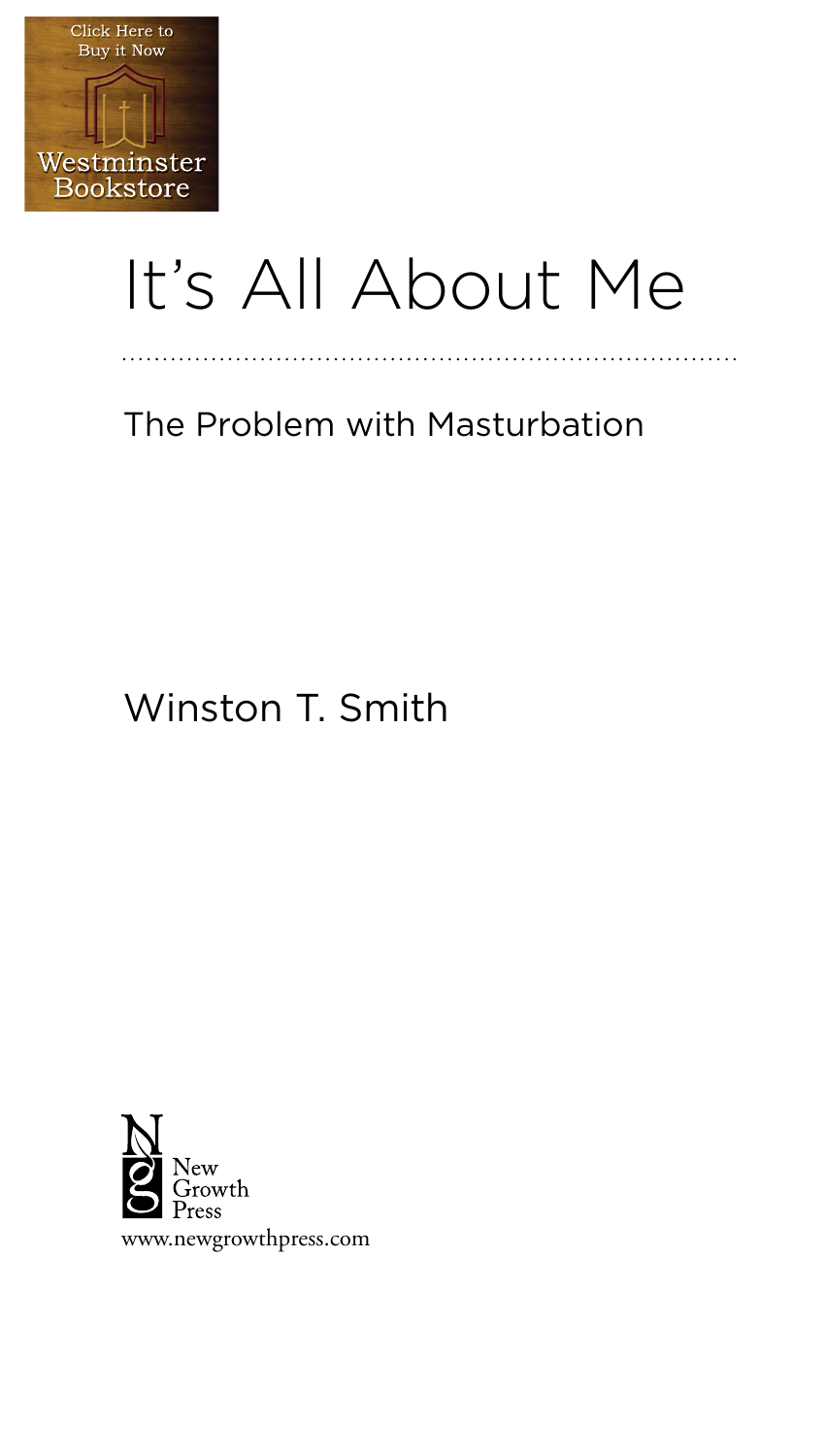All Scripture quotations, unless otherwise indicated, are taken from the *Holy Bible,* New International Version®, NIV®. Copyright © 1973, 1978, 1984 by International Bible Society. Used by permission of Zondervan. All rights reserved.

New Growth Press, Greensboro, NC 27429 Copyright © 2009 by Christian Counseling & Educational Foundation. All rights reserved. Published 2009.

Cover Design: The DesignWorks Group, Nate Salciccioli and Jeff Miller, www.thedesignworksgroup.com

Typesetting: Robin Black, www.blackbirdcreative.biz

ISBN-10: 1-934885-96-7 ISBN-13: 978-1-934885-96-3

Library of Congress Cataloging-in-Publication Data

Smith, Winston T., 1966- It's all about me : the problem with masturbation / Winston Teal Smith. p. cm. -- (Resources for personal change) Includes bibliographical references and index. ISBN-13: 978-1-934885-96-3 (alk. paper) ISBN-10: 1-934885-96-7 (alk. paper) 1. Masturbation--Religious aspects--Christianity. 2. Sexual fantasies. 3. Sex--Religious aspects--Christianity. I. Title. BT708.5.S65 2009 241'.66--dc22

2009006864

Printed in Canada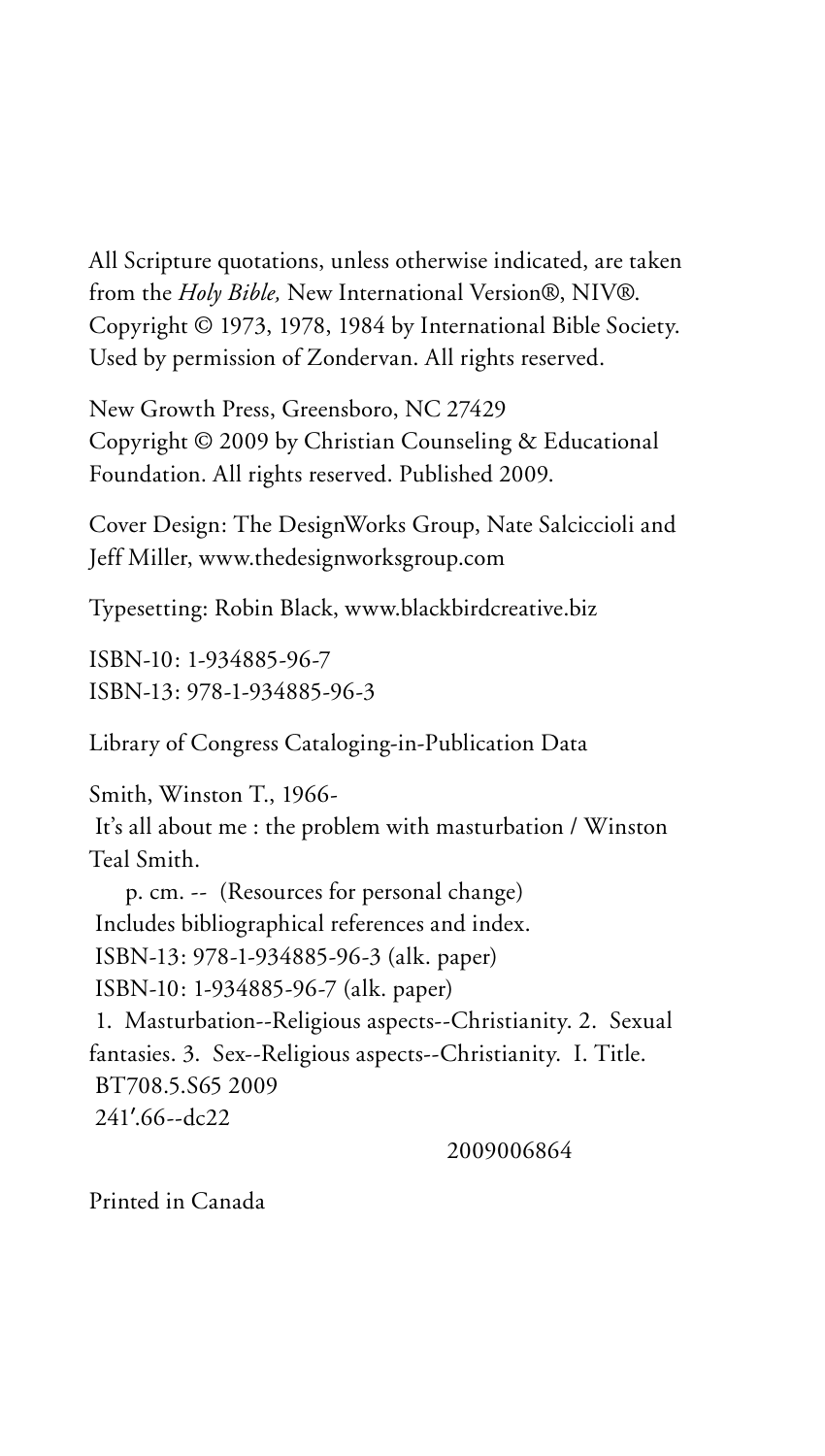t's normal; everybody does it."

t's normal; everybody does it."<br>"It's a harmless escape. Nobody's getting hurt."

These are some of the first things that may come to your mind if you are someone who indulges in sexual fantasies or masturbates. And while it certainly is "normal" in the sense that almost everyone struggles with this type of sexual sin to some degree, it is *not* harmless.

Ask Christie<sup>1</sup> who just found out that her husband has been looking at pornography on the Internet for months. She feels betrayed, deeply hurt, and wonders how she'll ever trust him again. And she can't help wondering what's wrong with her. If her husband chooses to look at other women, then she must be lacking something.

Ask Robert who realizes now that every minute he spent escaping into his fantasy world was a minute he didn't spend building healthy relationships with his wife and children. He treated them more like inconveniences—interruptions to the life of comfort and ease he wanted—than family. He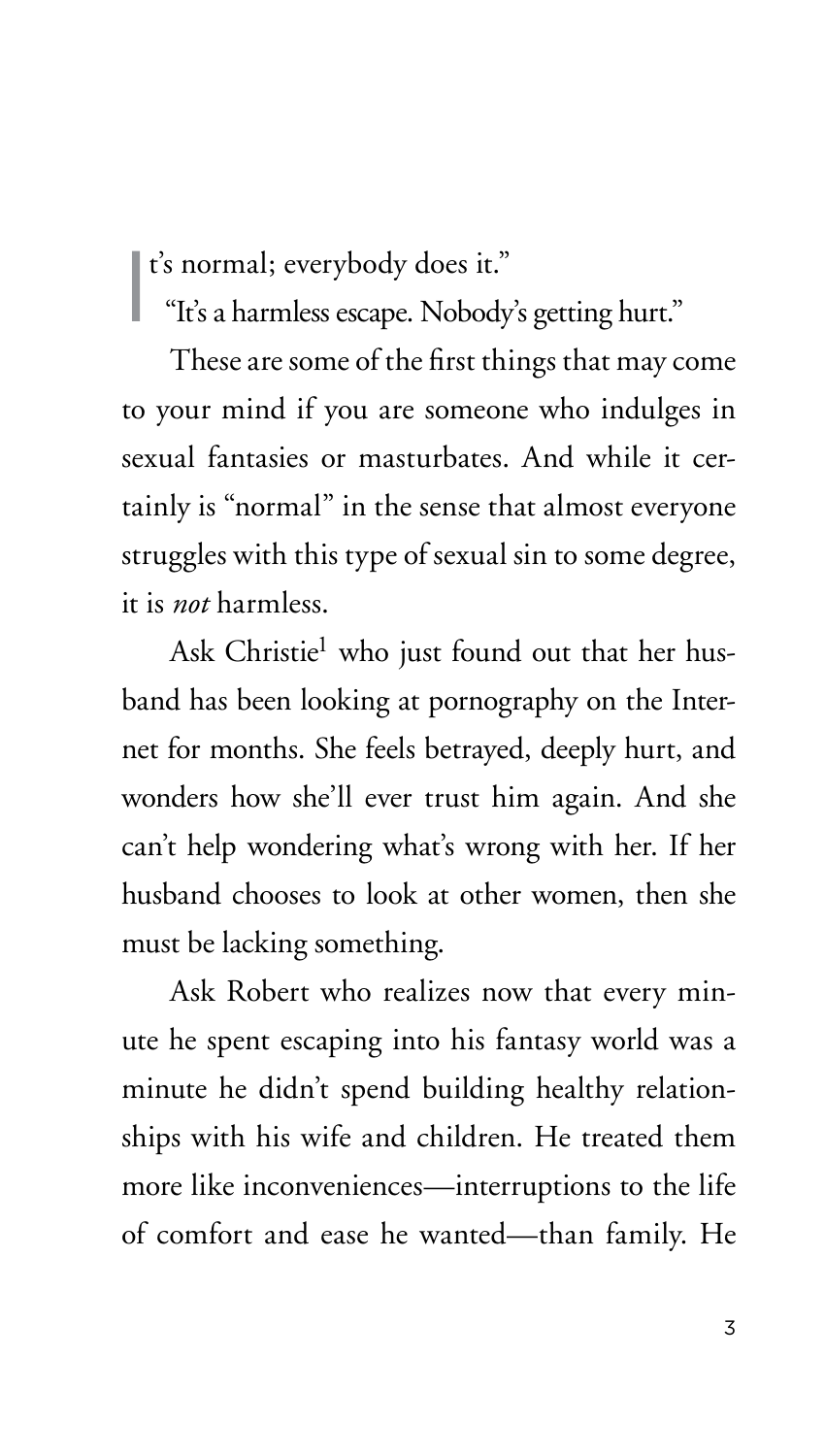tuned out the stressful demands of family life and found escape in sexual fantasy and pornography. Now he is estranged from his children, and his marriage is in shambles.

#### How Sexual Escapes Harm Relationships

To understand how sexual escapes harm your relationships, take a moment to examine your fantasies as more than imaginary movie clips. When we take apart your fantasy world what do we see? First of all, notice this simple fact: your fantasies are about more than sex; they are about *relationships*. That is, sex is more than a physical act; it is something that you do with a person, not an object. Your fantasies are populated with people (some of whom I'll bet you know).

For a moment look beyond the sex acts and explore these fantasy relationships in nonsexual terms. How would you describe their attitudes? How are they relating to you?

Don't just answer, "They are enjoying themselves," or "They are giving me pleasure." Let me ask you

4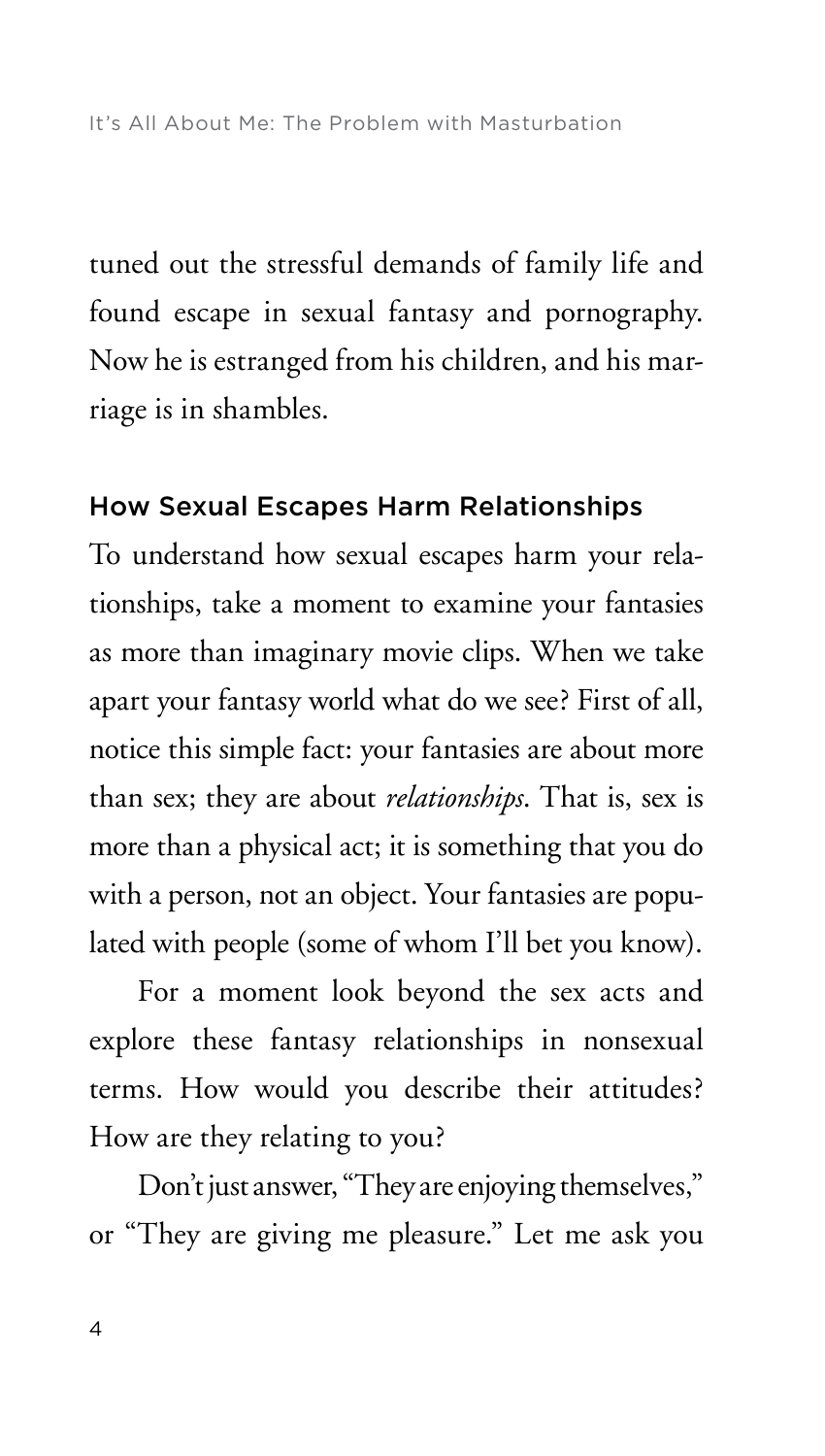to be a little more honest. In most cases people are fawning over you. You are the center of attention in a world where no one cares about anything but you. You are in a world where the people who normally ignore you cannot seem to resist you. You are in a world where people who don't even know you mindlessly turn away from marital fidelity and all other moral and social norms to be with you.

Am I getting close? Perhaps your fantasies take an even darker turn. Maybe your fantasies aren't about being liked at all, but about power and control. Your fantasies become a playground for anger and frustration, and you enjoy the thought of degrading others or making them cringe before you.

## Playing God with Other People

In the secret places of your mind, where you have free reign to live in a world with the kinds of relationships you desire most, what do your relationships look like? In relational terms, sexual fantasies are a world where you practice selfishness and manipulation. Would you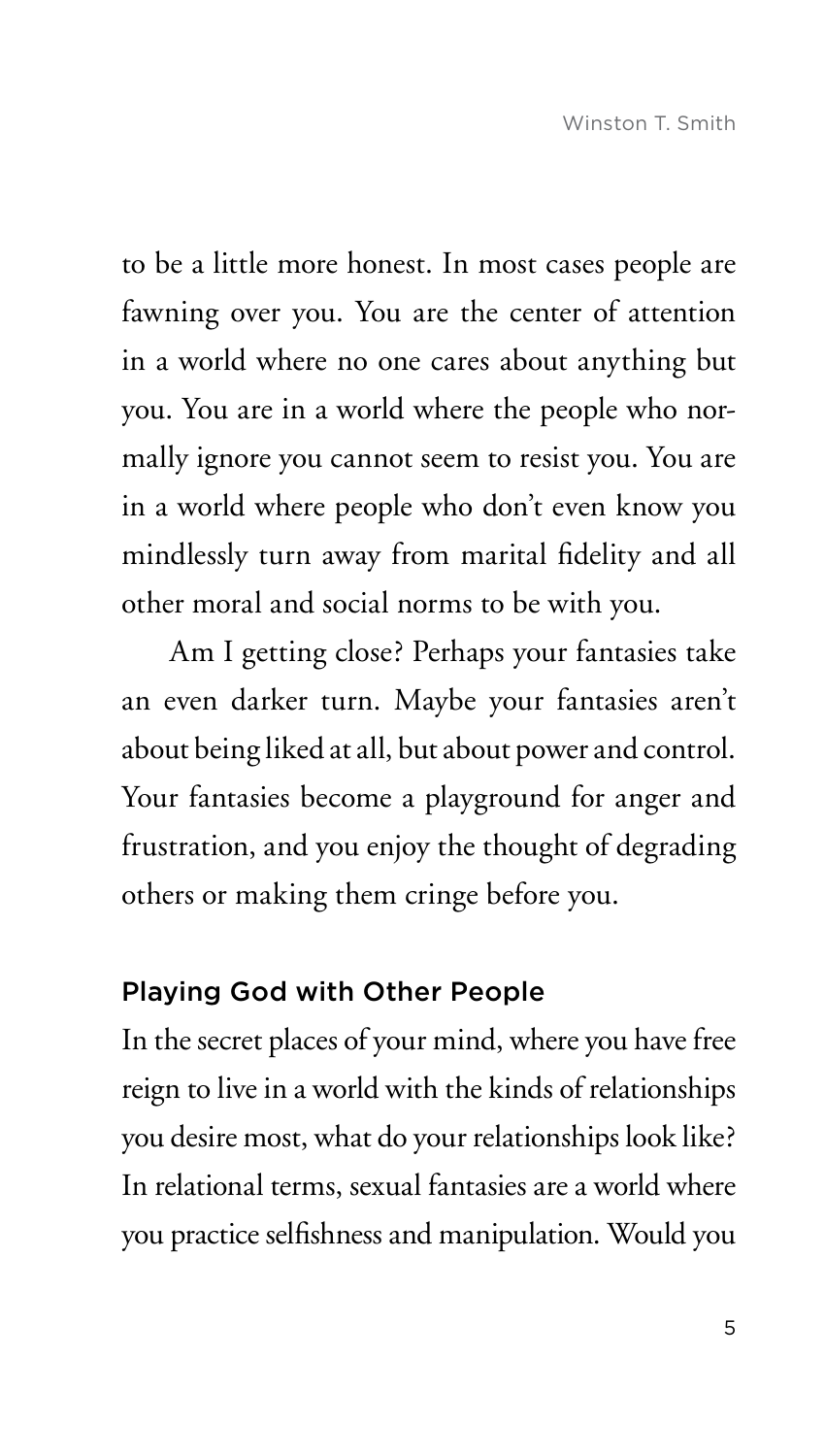honestly describe any of this as love? No matter how widely your fantasies may vary, in every instance you play god with people. You reduce those made in the image of the true God to mindless robots who serve your whims.

"OK, so I'm a selfish uncaring person in my fantasies. So who's being hurt?" you might ask. But remember Robert? His sexual escapes hurt himself and others because his relationships were negatively affected. You may not have noticed it yet, but the way you practice relationships in your heart will not stay safely contained. The violations of love that become the habit of your mind will inevitably find their way into the real world. That habit will contaminate all of your relationships, and in all likelihood it already has.

That doesn't mean you will have an affair, molest children, or become a rapist, though sexual fantasy can certainly fuel those temptations. What's more likely is that the same self-focus, pleasure seeking, and escapist attitudes that rule your sexual fantasies will infect your marriage and friendships.